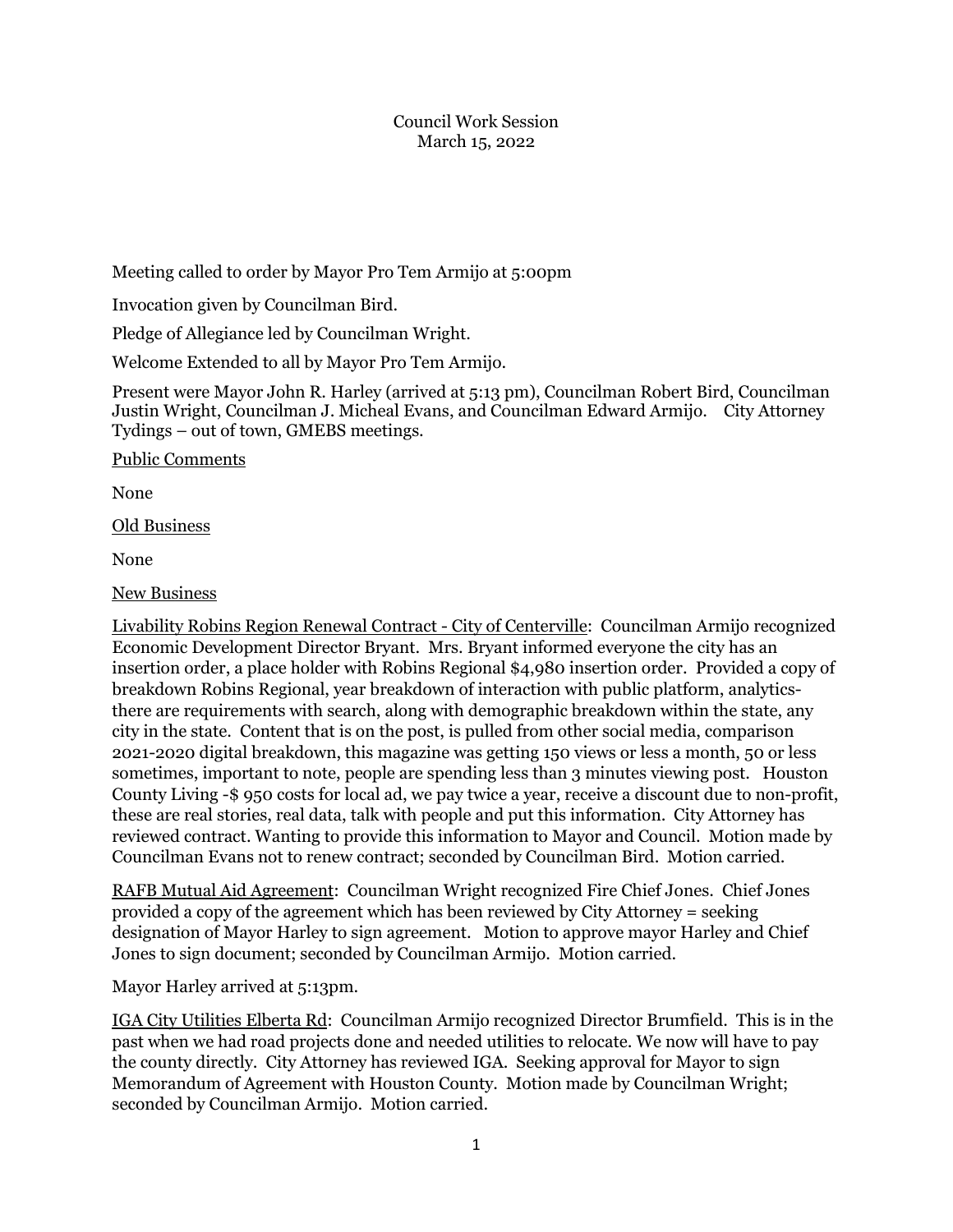Award of 2022 LMIG Project: Councilman Armijo recognized Director Brumfield. Mr. Brumfield informed everyone that bids were submitted last week bids. Recommending to award contract to Reames & Sons in the amount of \$ 201,792.25., located out of Perry, Ga. Motion made by Councilman Wright to award bid to Reames & Sons for the 2022 LMIG Project; seconded by Councilman Evans. Motion carried.

Rescind Motion on August 3rd 2021- Approval of Loss Revenue -Coronavirus SLFRF Calculation Method: Councilman Bird recognized City Accountant Harrison. Mrs. Harrison requesting Mayor and Council to rescind motion made on August 3rd, 2021. Motion made by Councilman Bird to rescind the August 3, 2021 approval of loss revenue of \$ 277,123.70 using the counterfactual calculation under the Coronavirus local fiscal recovery funds; seconded by Councilman Evans. Motion carried.

Resolution To Elect Standard Allowance Loss Revenue –Coronavirus SLFRF: Councilman Bird recognized City Accountant Harrison. Prior meeting had committed. Asking Mayor and Council to approve standard allowance loss revenue, also allocate funding over the three next budget years. Motin to approve made by Councilman Armijo to adopt resolution as written; seconded by Councilman Wright. Motion carried. See Resolution 2022-4.

Resolution 1st Budget Amendment FY 2022: Councilman Bird stated that this resolution is to account for funds that we have spent over the last few months, recognized City Accountant Harrison. Mrs. Harrison provided a breakdown for Mayor and Council to review. Motion made by Councilman Bird to approve as written; seconded by Councilman Evans. Motion carried. See Resolution 2022-5.

Home Based Business Annette Home Cleaning Service, owner: Annette Windom, 312 E Church Street, Lot A 24: Councilman Bird stated he has reviewed application, no issues noted. Motion made by Councilman Bird to approve; seconded by Councilman Wright. Motion carried.

## Comments from Council

Post 1 Councilman Bird, great to see businesses continue coming into the city. Thanked the employees for all they do to make our jobs easier. Recognized Director Bryant good job on analysis on ad.

Post 2 Councilman Wright, no comment.

Post 3 Councilman Evans, ditto comments from Councilman Bird, thanked employees for all they do for us and citizens. Thanked City Accountant Harrison for all of her hard work, helping us make the right decisions. Encouraged everyone to enjoy the weather and getting out there in the park.

Post 4 Councilman Armijo, introduced Tess Chambers, Event and Marketing Coordinator, have a great staff to work with. She is excited. Also, echoed Councilman Bird's comments, very appropriate. Encourage citizens to contribute with Fire Department on their boot drive. When